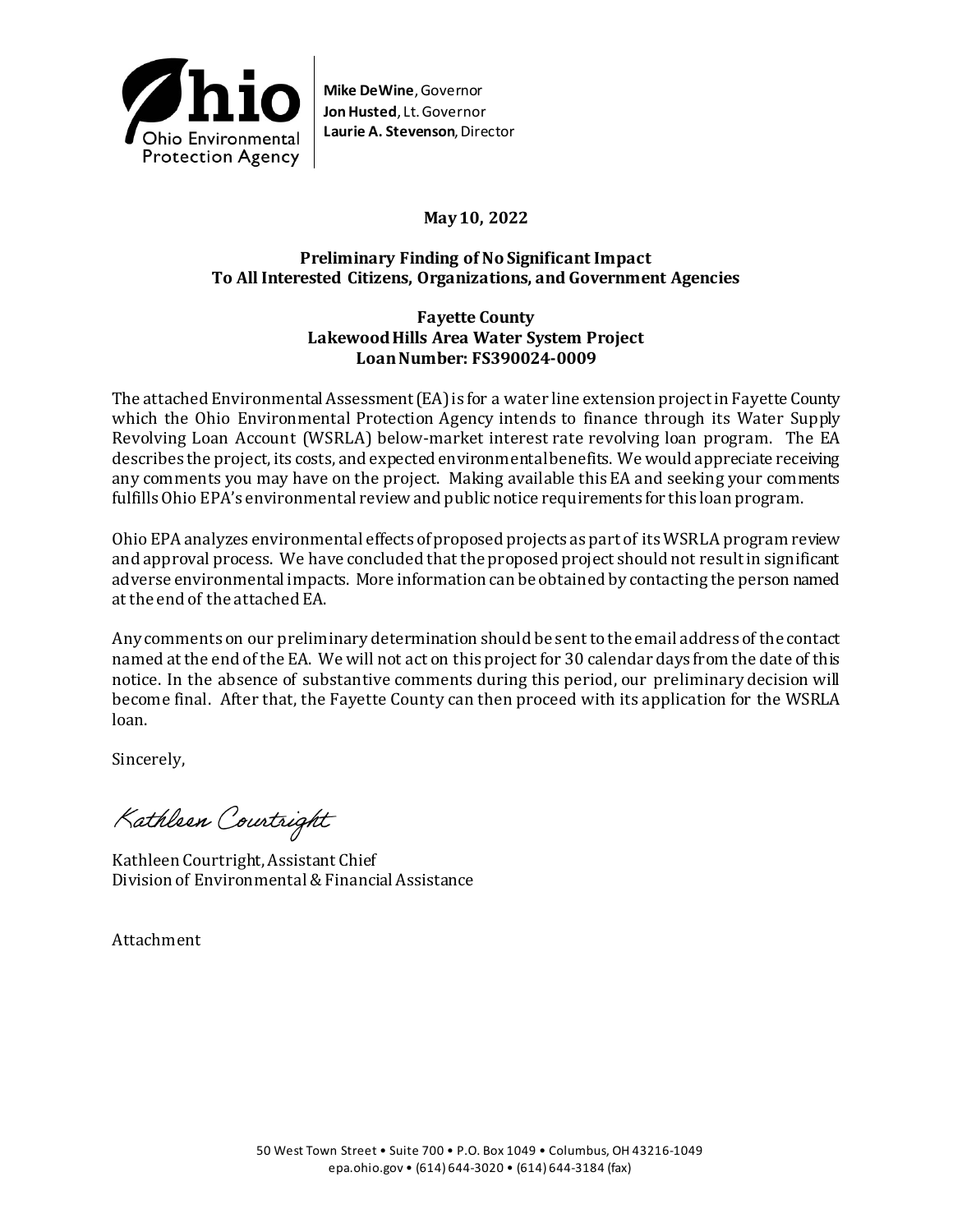### **ENVIRONMENTAL ASSESSMENT**

### **Project Identification**

Name: Lakewood Hills Area Water System Project

Applicant: Fayette County 133 South Main Street, Suite 401 Washington Court House, OH 43160

Loan Number: FS390024-0009

### **Project Summary**

Fayette County has requested \$1,277,039 from the Ohio Water Supply Revolving Loan Account (WSRLA) for a water line extension project. Currently, the subdivision of Lakewood Hills operates with residential homes and a few small businesses each connected to an individual groundwater well. This project will extend water service from the City of Washington Court House three miles west on US Route 22 to keep the Lakewood Hills area connected to a safe and reliable supply of drinking water.

Construction for this project will remain in previously disturbed rights-of-way alongside existing public roadways. Two planned stream crossings will be horizontally bored to avoid impacts to aquatic habitat. The contractor shall commit to minimizing dust, sedimentation and erosion, and maintaining traffic through the duration of construction.

### **History and Existing Conditions**

Lakewood Hills is an unincorporated subdivision of about 40 homes located along US Route 22, about three miles west of the corporation line of the City of Washington Courthouse. There are an additional 25 homes in the area that are not a part of the subdivision that will be included in this project. Additionally, along US 22 there are also an additional 15 homes and four small businesses that will be included.

Currently, each home in Lakewood Hills and the vicinity has its own well located on the property to serve its own water needs. Recently some property owners have experienced water supply problems such as the need to lower their pumps in the wells or have had their wells go dry. The residents are concerned as to whether this is evidence of a worsening condition and are questioning the sustainability of the aquifer.

#### **Population and Flow Projections**

Although some excess capacity was built into the system design, there is no significant future development expected in this area. The homes and businesses that are currently within the service area are expected to be the only users. It is estimated that the total demand for all connectable homes and businesses is between 15,000 and 20,000 gallons per day.

### **Alternatives**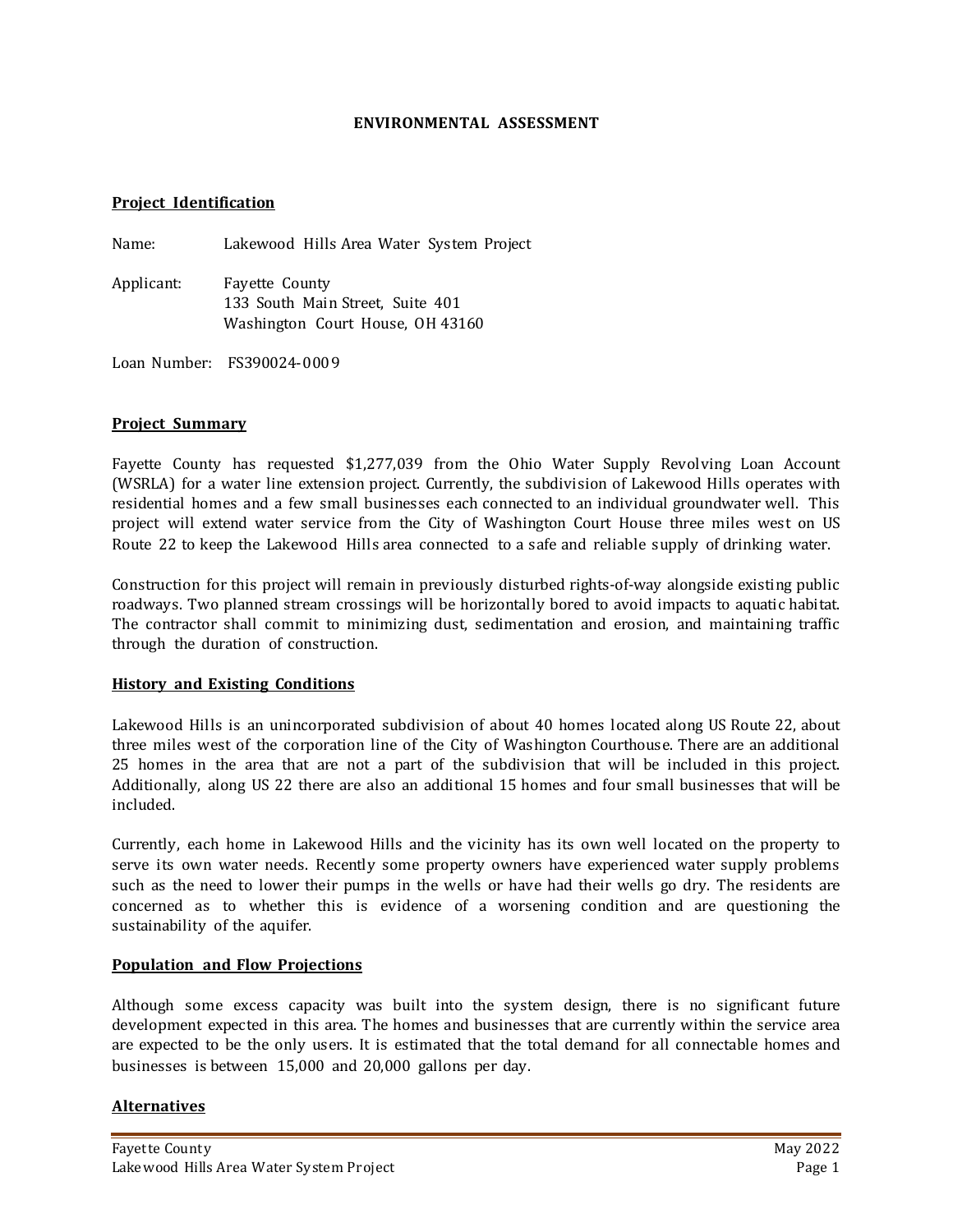- *No Action:* Doing nothing, the "no action" alternative, would leave local residents without a reliable source of potable water as they continue to use their individual groundwater wells. Therefore, this is not a feasible alternative.
- *Stand-alone System:* Fayette County could construct a stand-alone system that utilizes groundwater wells, treatment, storage, and a distribution network for the subdivision of Lakewood Hills. This alternative would involve high construction costs as well as impose the high cost of water treatment on local residents. The unreliable and potentially depleted aquifer as well as issues surrounding the disposal of process wastewater make this a difficult option to pursue.
- *Regionalization:* Fayette County can regionalize to supply water to Lakewood Hills. The county would purchase water at a bulk rate from the City of Washington Court House and provide it to the community through the construction of approximately three miles of new water line connected to the city's existing water line already stubbed outside city limits along US Route 22.

# **Selected Alternative**

The selected alternative for this proposed project is the construction of a water line extension to regionalize the subdivision of Lakewood Hills with the existing water system of Washington Court House. Compared to other alternatives, regionalization is more cost effective and operationally efficient. This alternative is both cheaper to build, and to operate, thus making it more affordable to users.

Fayette County already operates two public water systems so the financial, operational, administrative, and technical support is already in place to support this new system. The project will be very similar to Fayette County's Culpepper Area System that was constructed in 2017 to provide water service to approximately 50 customers and has been operating successfully since. The plan is to construct a master meter vault at the current terminus of the city's existing water line. From there a 6-inch water line will run down the south right-of-way of US 22 to Stanton Jasper Road where a 4-inch branch will break off to serve the community, which is located several hundred feet down the road. A distribution network will be constructed to provide water to each home. Similar to Culpepper, the county will construct all public portions of the system up to and including setting the individual meters for each customer.

Maps of the project location are located in the exhibits below.

# **Implementation**

# *Project Costs*

Fayette County plans to borrow \$1,277,039 from the WSRLA. During the 30-year loan period Fayette County will save approximately \$309,223 by using WSRLA dollars at the standard rate of 1.66%, compared to the market rate of 2.96%. Interest rates are set monthly and may change for the requested June loan award.

### *Project Schedule*

The anticipated loan award will occur in June 2022. Construction is expected to begin immediately and be completed by January 2023.

# **Public Participation**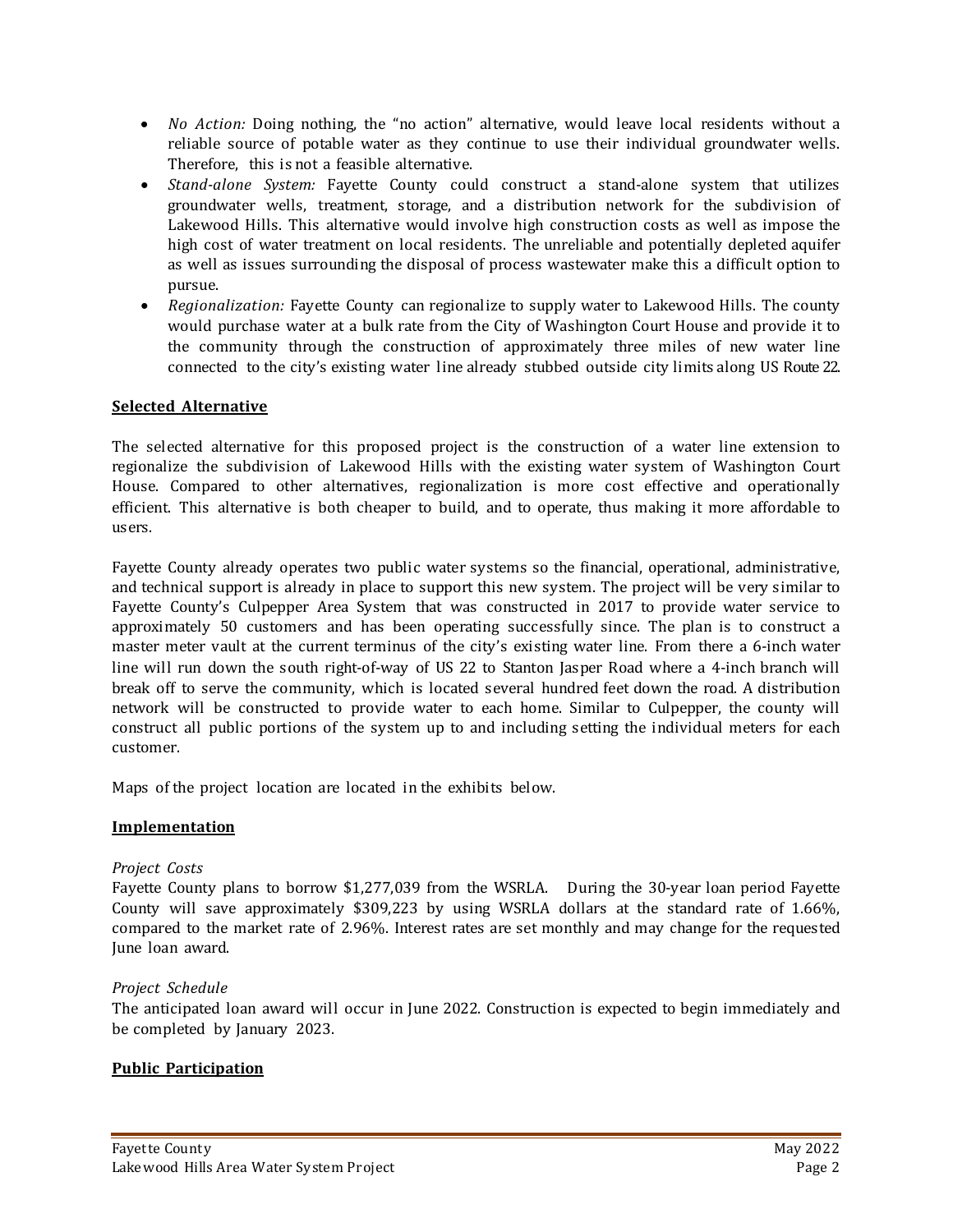Information regarding this project was provided to local residents during a township trustee meeting held in December. Community members were encouraged to attend and provide input. Two letters have been sent to those impacted by the planned water line and feedback has been encouraged and has been received throughout the process. Ohio EPA is unaware of any public opposition to the project.

Ohio EPA will make a copy of this document available to the public on its web page:<br>https://epa.ohio.gov/divisions-and-offices/environmental-financial-assistance/announcements and https://epa.ohio.gov/divisions-and-offices/environmental-financial-assistance/announcements and will provide it upon request to interested parties. Information supporting this Environmental Assessment (EA) is available from the project contact named below.

### **Environmental Impacts**

Construction of this project could affect environmental features, but the effects will be reduced or mitigated to acceptable levels as explained below.

### Air Quality

Fayette County is in attainment for the six regulated criteria air pollutants (carbon monoxide, sulfur dioxide, nitrogen oxide, lead, particulate matter, and ozone). The contractor will prevent unnecessary creation of dust from construction activities and shall prevent dust attributable to the operations from entering the atmosphere. Dust on unsurfaced streets or parking areas and any remaining dust on surfaced streets shall be controlled with water as needed. Because of this approach, there will be no significant adverse short-term or long-term impacts on local air quality.

### Archaeological and Historical Resources

Construction of this project will occur within previously disturbed rights-of-way and existing roadways. As no new disturbance is expected to take place, archaeological and historical resources are not expected to be disturbed.

In the event of archaeological finds during construction, Ohio Revised Code Section 149.53 requires contractors and subcontractors to notify the State Historic Preservation Office (SHPO) of any archaeological discoveries in the project area, and to cooperate with the Office in archaeological and historic surveys and salvage efforts when appropriate. Work will not resume until a survey of the find and a determination of its value and effect has been made, and Ohio EPA authorizes work to continue.

# Terrestrial Habitat and Endangered Species

Three federally listed species occur in Fayette County: the endangered Indiana bat, the threatened northern long-eared bat, and the threatened eastern massasauga rattlesnake. No habitat suited to the eastern massasauga in the project area. The Indiana and northern long-eared bats have similar summer maternity and roosting habitat preferences (trees with large crevices or loose, sloughing bark higher than ten feet above the ground). If necessary, tree and vegetation removal will occur from October 1 through March 31 when bats are presumed absent from the area. Based on this information, the project will have no significant adverse short-term or long-term effect on terrestrial habitat or endangered species.

# Farmland Protection

Based on the review of the project planning and design, no prime farmland losses are expected as a result of this project.

# Floodplains

According to project planning and design, no construction is scheduled to occur within designated flood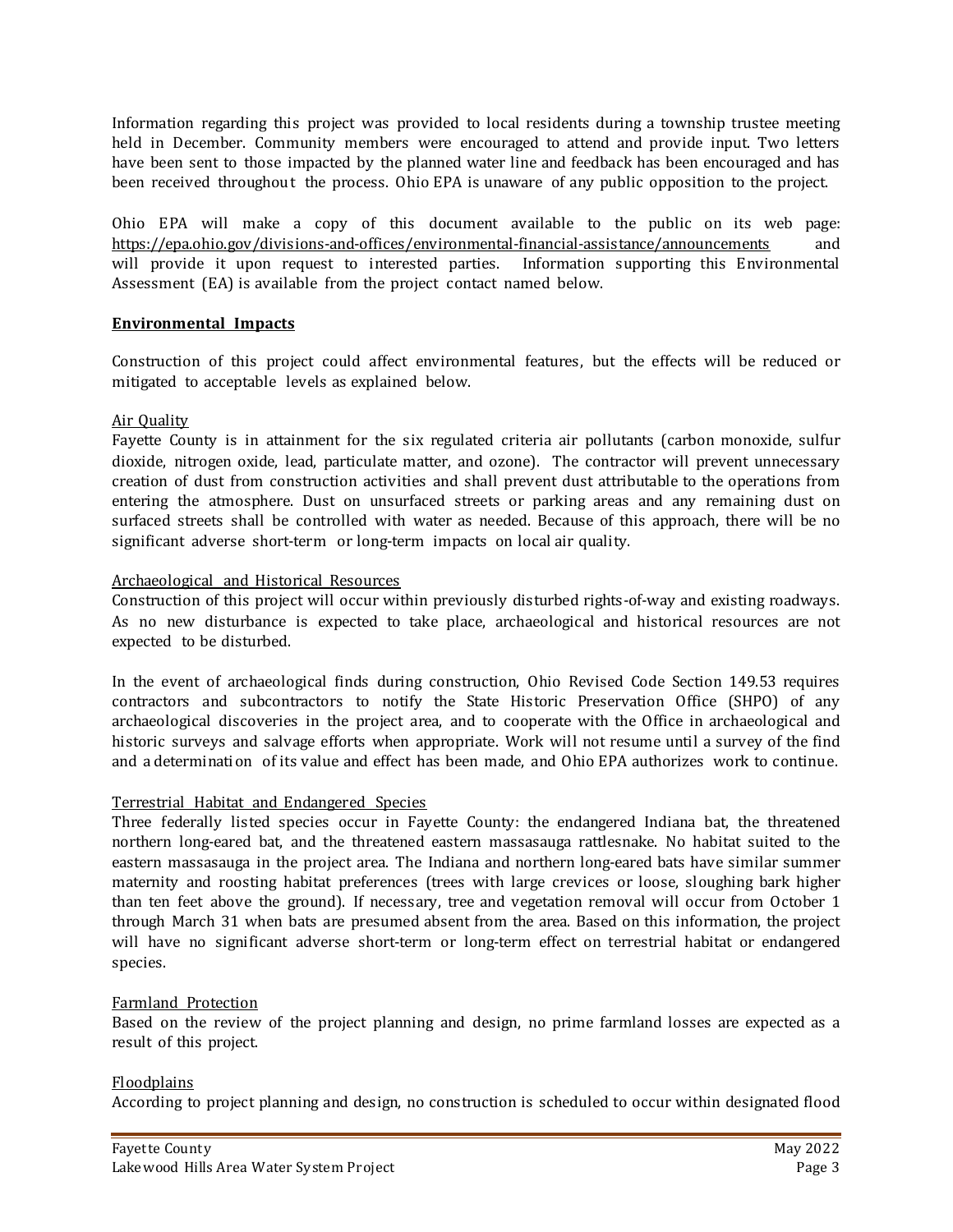hazard zones.

### Ground Water Resources

To avoid adverse impacts to ground water resources, the construction contract includes specifications for appropriate and safe dewatering of deep excavations and management of ground water.

### Safety, Noise, Traffic, and Aesthetics

The contractor shall develop a traffic plan prior to commencing construction which shall include all proper warning signs and lane closures and a commitment to minimize both the extent and duration of the disruption of traffic and disturbance to the neighborhood during construction. For these reasons, the project will not adversely affect noise, traffic, public safety, or aesthetics.

### Surface Water Resources

Although two streams are located within the project area, construction will occur via horizontal directional drill to avoid impacts to aquatic habitats. An Ohio EPA General Storm Water NPDES Permit for Construction Activities shall be obtained if necessary and the contractor shall minimize soil from eroding or otherwise entering onto all paved areas and into natural watercourses, ditches, and public sewer systems. Designated Wild and Scenic Rivers will be unaffected by this project as there are none located within the project's vicinity.

### Wetlands

According to a review of project planning and design and the Ohio Wetlands Inventory, this project will contain no in-wetland work and therefore will have no impacts to wetland areas.

### Land Use

Construction will occur in a previously disturbed area. No change to land use or topography will occur.

### Energy Use

This project will have little to no effect on local or regional energy supplies as the county plans to utilize the existing Washington Court House water distribution system.

### Local Economy

The current Fayette County residential water bill is approximately \$278/year. Projected residential water bills for new customers with the implementation of this project are expected to increase to approximately \$404/year, which is approximately 0.9% of median household income (MHI) of Fayette County, or \$47,308.

#### **Conclusion**

Based upon Ohio EPA's review of the planning information and the materials presented in this Environmental Assessment, we have concluded that there will be no significant adverse impacts from the proposed project as it relates to the environmental features discussed previously. This is because these features do not exist in the project area, the features exist but will not be adversely affected, or the impacts will be temporary and mitigated.

The project will provide residents with a safe, stable, and reliable supply of potable water.

### **Contact information**

Kristin Parrish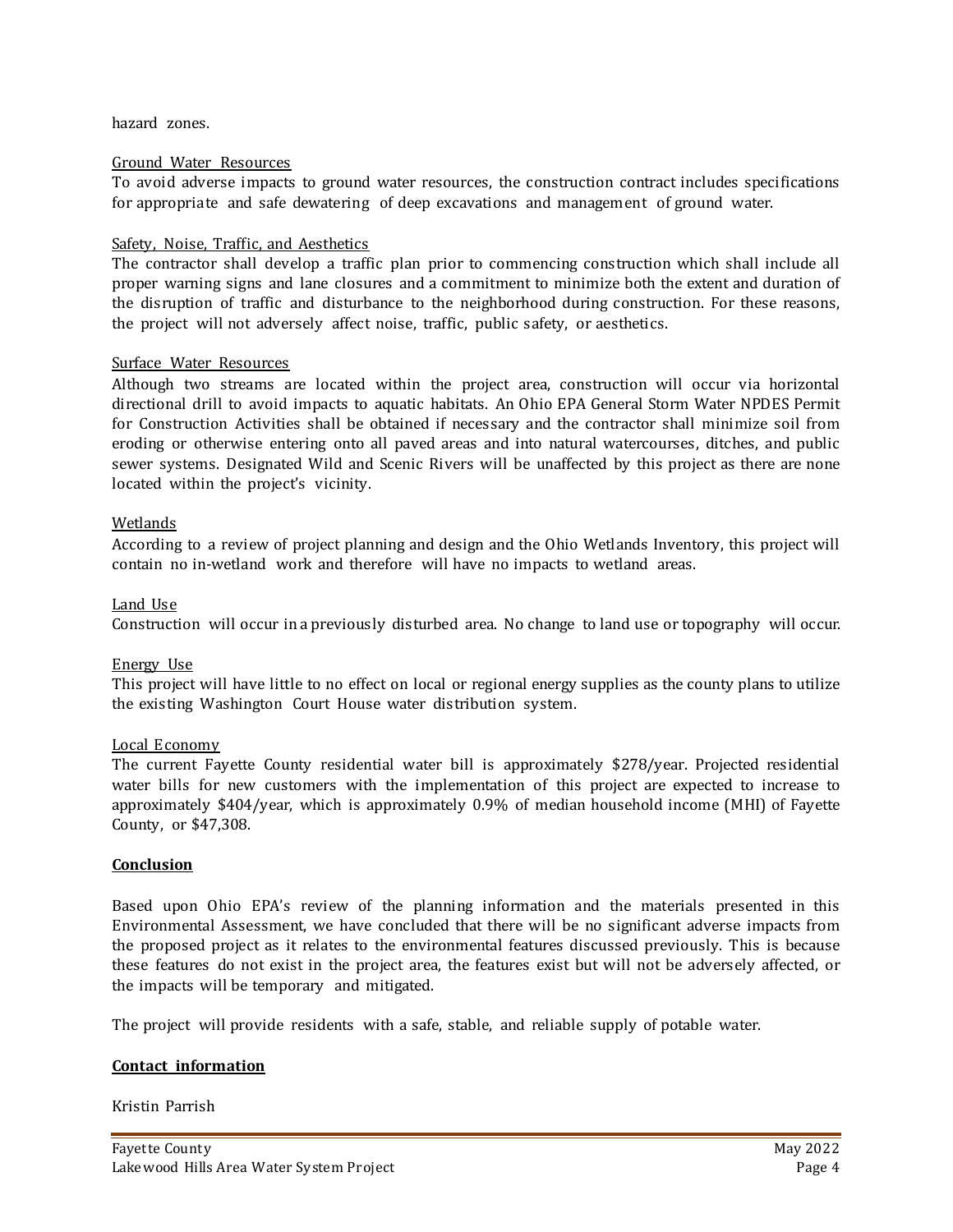Ohio EPA-DEFA P.O. Box 1049 Columbus, OH 43216-1049 (614) 644-3662 [kristin.parrish@ epa.ohio.gov](mailto:kristin.parrish@epa.ohio.gov)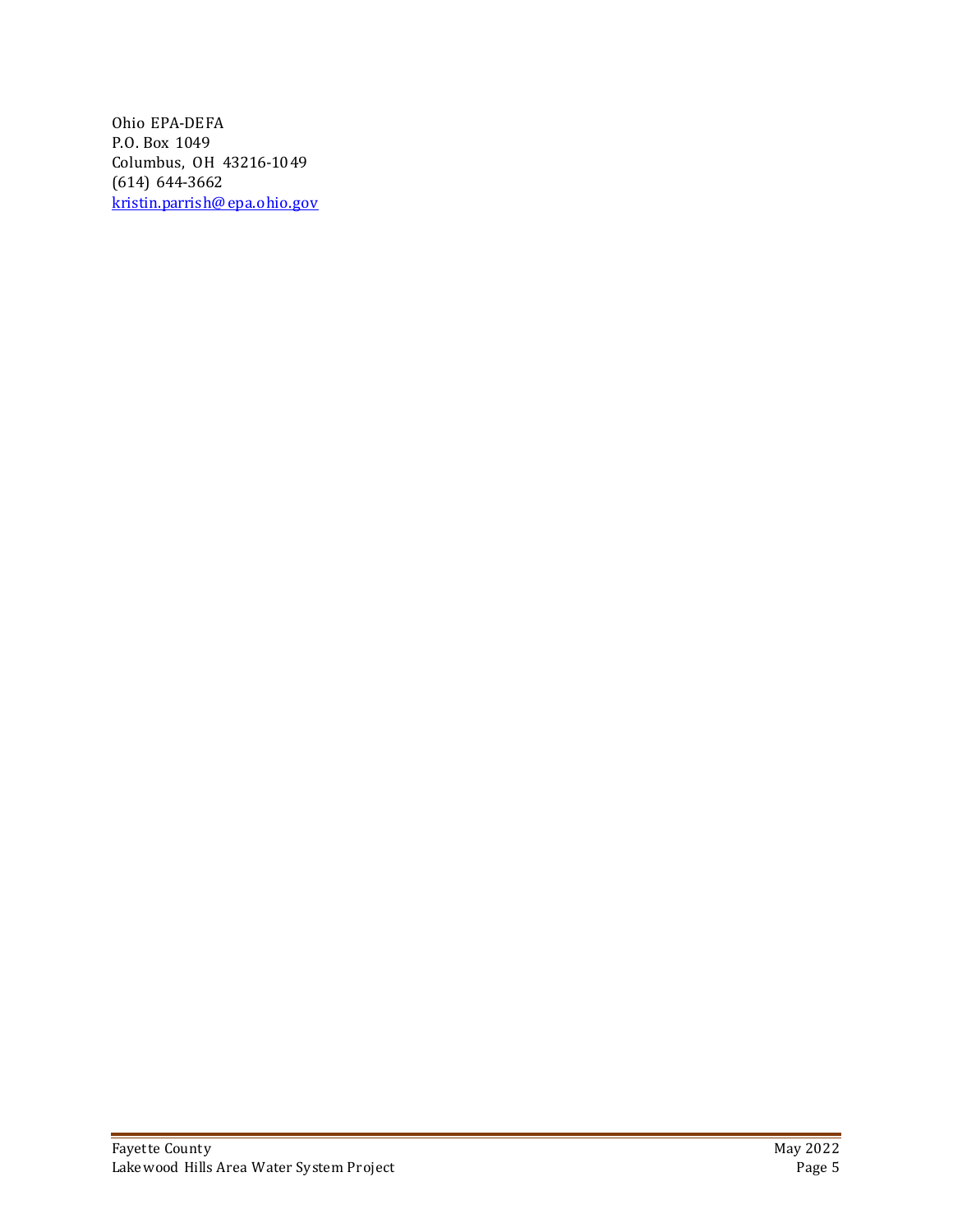